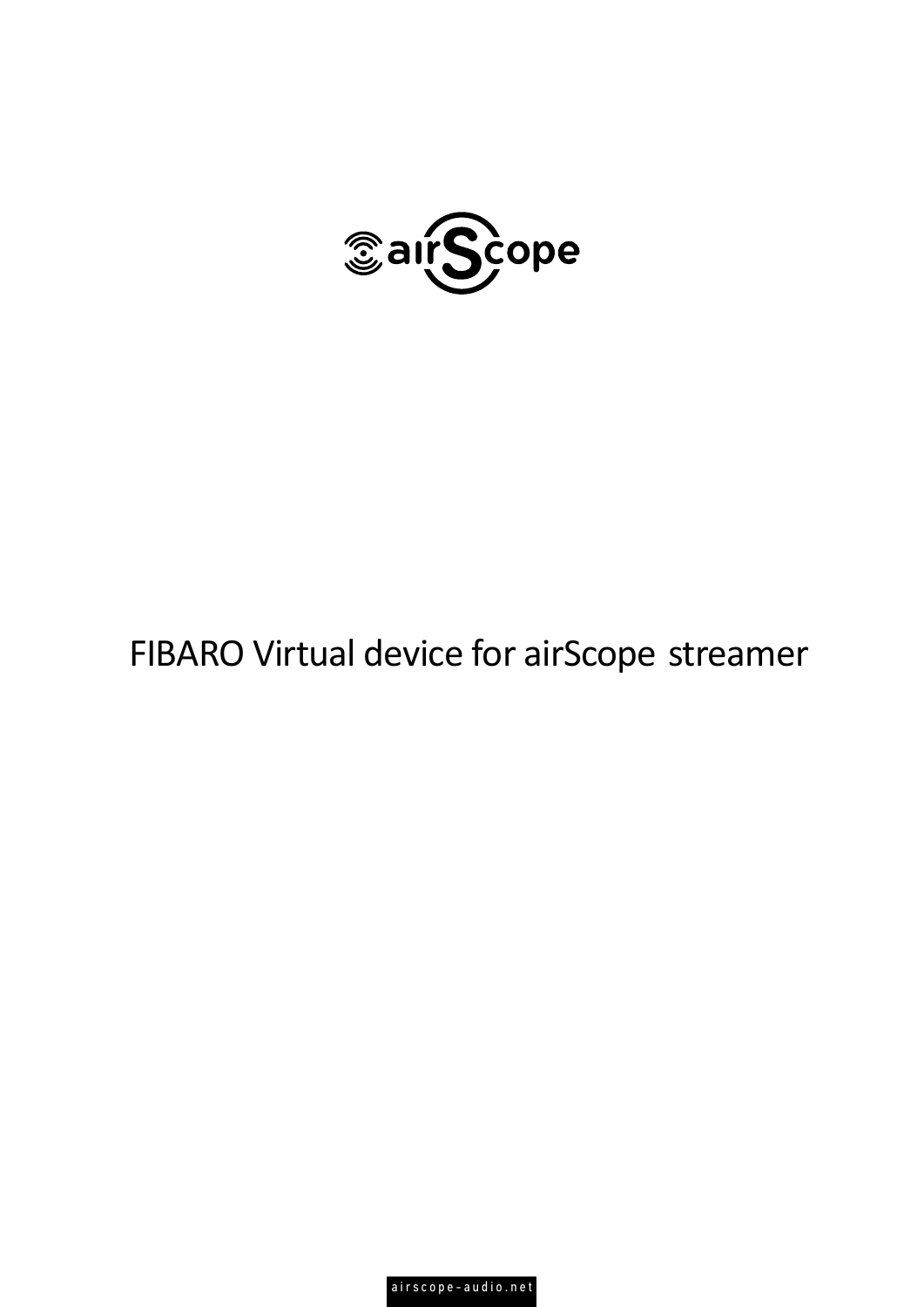This document explains how to configure virtualdevice in Home center Lite. The purpose of this VD is to control any airScope streamer through FIBARO Home Center Lite. Note that the communication is one way, requests are sent from Fibaro home Center Lite to airScope device.

| SD #2<br>SD #3             |
|----------------------------|
|                            |
| <b>STOP</b><br><b>NEXT</b> |
|                            |
| <b>NORMAL</b>              |
|                            |
| <b>VOICE OFF</b>           |
|                            |
| 0                          |
|                            |
|                            |

NB : Another virtual device with more advanced features are available for FIBARO Home Center 2

## Installation :

To install the virtualdevice,

- 1 Go to « Add or removedevices » in Home center Lite interface
- 2 Uploadthe .vfib file in Virtual device section
- 3 Go to « advanced » section and change the IP adress in every Button syntax field *If youdon't know the IP adress of airScope streamer go to paragraph 2*

| 3 buttons<br>v.<br>٠ |             |           |                                                                                                                                                                          | х              |
|----------------------|-------------|-----------|--------------------------------------------------------------------------------------------------------------------------------------------------------------------------|----------------|
| SD#1                 | Label:      | SD #1     | 5/10 characters<br><b>Empty</b>                                                                                                                                          | $\bullet$ Main |
|                      | ID:         | Button614 |                                                                                                                                                                          |                |
| Change Icon          | ٠<br>String | Lua code  | GET httpapi.asp?command=setPlayerCmd:playLocalList:1 HTTP/1.10x0D0x0AHost:<br>0x0D0x0AAuthorization: Basic YWRtaW46YWRtaW4= 0x0D0x0A0x0D0x0A<br>Wait for device response | 180            |